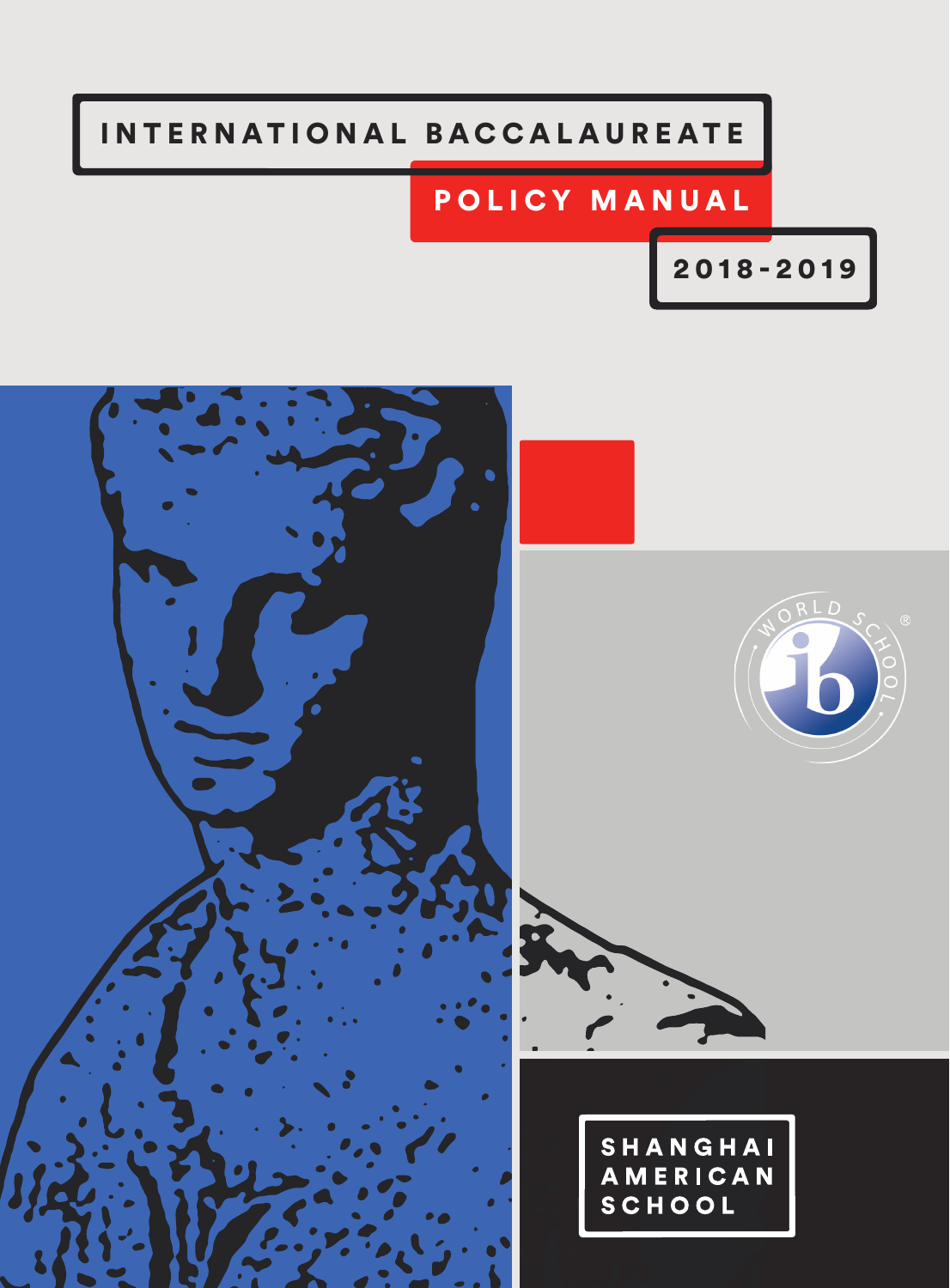# TABLE OF CONTENTS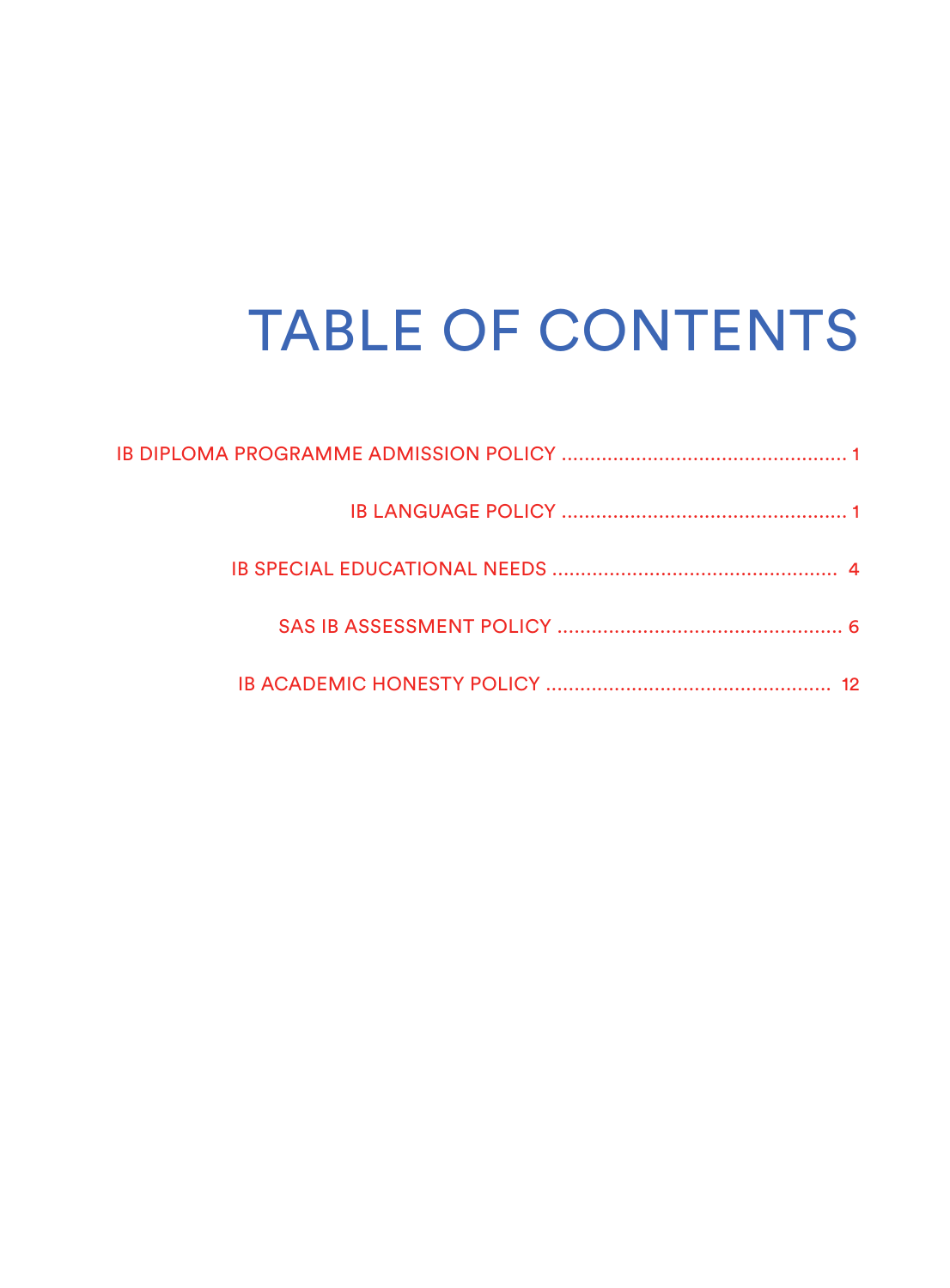# IB DIPLOMA PROGRAMME ADMISSION POLICY

The Shanghai American School (SAS) IB Diploma Programme values students that bring an array of talents to the school. As such, the SAS IB program is inclusive and is available to all students. There are no additional admission requirements to participate in the IB Diploma Programme. To participate, students must be in grade 11 or 12 and must have met specific course prerequisites or the equivalent. Students that have not met course prerequisites may petition for access via a course waiver process.

# IB LANGUAGE POLICY

# PHILOSOPHY

At SAS, we honor and respect language as an inherent part of culture. We foster a multi-lingual learning environment that provides an open window to cultural understandings. Through language learning, our students strive to make meaning in a global context and our host culture.

Language is foundational to all learning. Therefore, we view teachers across all subject areas and contexts as teachers of language and parents as vital contributors to the language learning process. We recognize that ideal language learning is anchored in mastery of student's mother tongue.

SAS "is committed to supporting multilingualism as fundamental to increasing intercultural understanding and international-mindedness, and is equally committed to extending access to an IB education for students from a variety of cultural and linguistic backgrounds." (International Baccalaureate Language Policy, 2014)

# LANGUAGE OF INSTRUCTION

The primary language of instruction at Shanghai American School is in English. Within the Global Languages Department, we have adopted agreements that the primary language of additional language instruction will be in the target language at a developmentally appropriate level.

# LANGUAGE LEARNING

Language is a fundamental element of identity and culture. As students learn languages, students develop a deeper understanding of themselves and others as well as the world around them. Language learning allows students to be more engaged in life and helps them to appreciate the nature and value of a diverse, multicultural society. As members of the global society they can communicate effectively with confidence, make meaningful connections, evaluate language, appreciate culture, and use language to interact and connect with individuals and communities, for personal growth, and for active participation as world citizens. With all skills attained, they will be life long learners making positive contributions to the world around them. The role of language is valued as central to developing critical thinking, which is essential for the cultivation of intercultural awareness, international-mindedness and global citizenship.

# ADDITIONAL LANGUAGES

The Global Languages Department at SAS is devoted to preparing students to meet the challenges of living in multicultural and multilingual societies, as well as to succeed in the global work environment. To learn other languages and to appreciate other cultures helps students communicate more effectively in an increasingly globalized world. Critical thinking, creativity and the essential skills of language learning will be cultivated in students through learning Global Languages.

From grade 6 to 12, French and Spanish courses are offered to students from beginner level to IB Language B Higher Level. At the end of middle school each student's placement will be determined by teacher recommendation gathered from assessments, moderated portfolio evaluation and anecdotal notes. Additionally, if a student is new to SAS, a placement test will be given to determine appropriate level of placement as a part of the admissions process.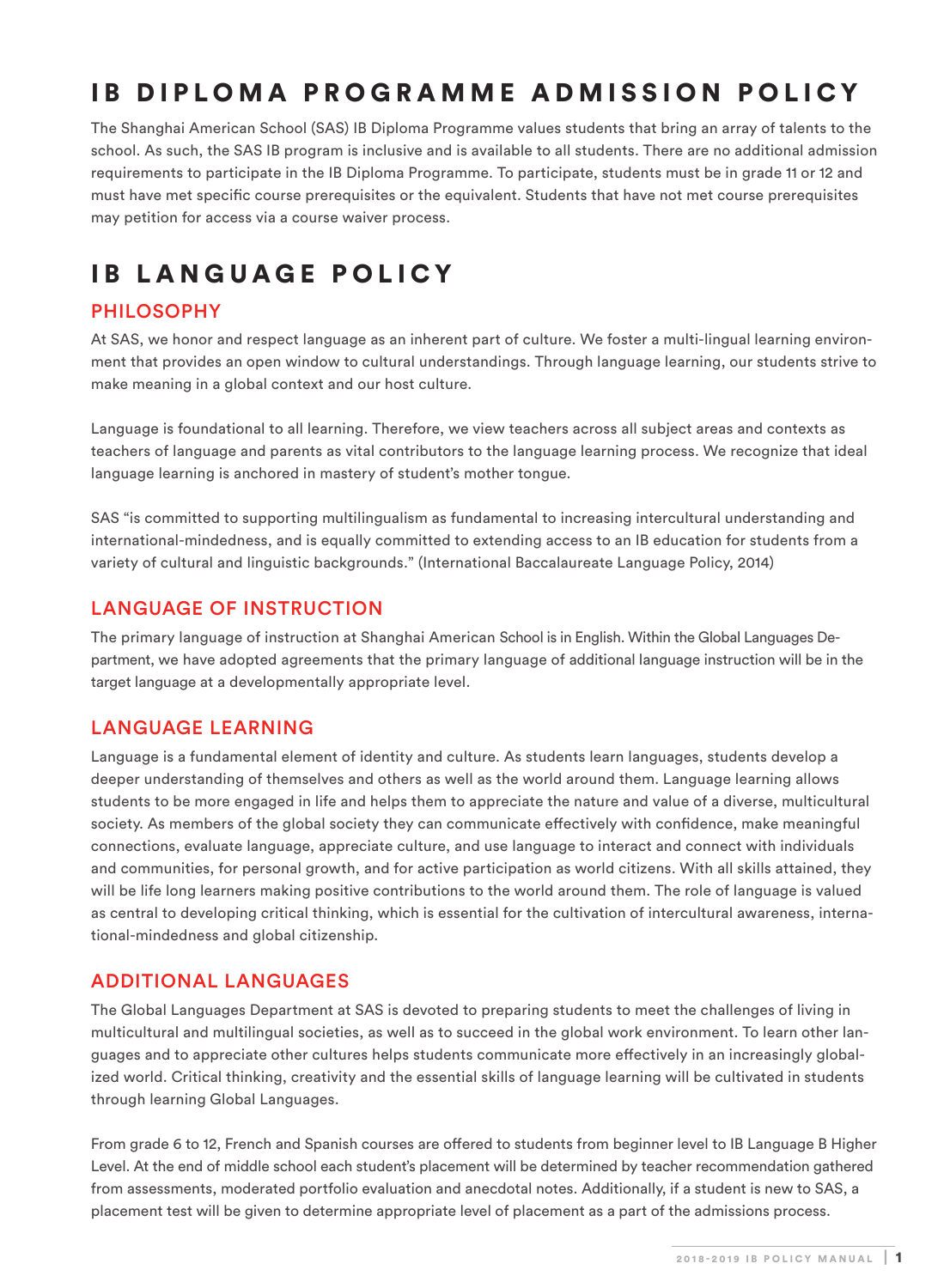In order for students to be able to capitalize on their language experiences, the target language is the primary language of instruction within the Global Languages Department. In the beginner level classes some English is used to clarify meaning and increase comprehension. In intermediate and advanced language courses, the target language is the sole language of instruction. Students receive an authentic sampling of the language and cultures studied, through materials such as magazines, newspapers, novels, radio clips and songs from one or more of the cultures that primarily utilize the target language. To reinforce the immersion in the language culture there are middle and high school trips to a country where the target language is predominant. In order to enhance student learning, language classes incorporate a variety of technological resources. Student and teacher laptops, iPads, and other tools are used in conjunction with online materials that demonstrate conversations among mother-tongue language users in support and extension of hard copy and online textbooks and workbooks.

## HOST COUNTRY CULTURE AND LANGUAGE SUPPORT

To further student appreciation and understanding of our host country, the School believes that the study of the Chinese language in Mandarin is important, especially for Shanghai Elementary School students. "To the degree that use of resources for Chinese language do not interfere with the goals of English language development, the Chinese program will promote a continuing level of sophistication in all aspects of Chines language instruction". (2001 SAS Policy 7.5021) Although the instructional language is English, it is the objective of the school to enrich the educational experiences of its students by including the study of Chinese language as an important supplement to the language curriculum. Instruction in Mandarin is therefore mandatory for kindergarten through 5th grade students except those students receiving English as Additional Language (EAL) instruction. Chinese language instruction will be an elective available to students in 6th through 12th grade.

Beginning Chinese language instruction at SAS will focus primarily on proficiency in conversational Chinese. Once fluency is achieved, the program will introduce reading and writing of host country (simplified) characters. For students already fluent in spoken Chinese, instruction will focus primarily on reading and writing skills in host country (simplified) characters.

#### MOTHER TONGUE SUPPORT

Shanghai American School Mother Tongue programs offered on-site include English and Chinese, both extending from kindergarten through IB Standard Level A in Language and Literature. We offer Chinese language in all levels.

Shanghai American School encourages students to develop their mother tongue through the IB self-taught Language A (SL) program. The Mother Tongue coordinator works to provide a teacher/tutor with the required credentials and training to teach literature and/or language and literature at the IB level. Recently this has been available in French, Korean, Spanish, Swedish, German, Japanese, Portuguese and Dutch. The tutoring agreement is between the family and tutor.

#### SUPPORT PROGRAMS AND RESOURCES

#### SPECIAL EDUCATION NEEDS

The Shanghai American School IB Diploma Programme recognizes that students come from a variety of cultures, backgrounds, and that they have their own learning styles, strengths and challenges. It is the responsibility of the school to work together as a team to remove barriers that may interfere with learning.

The SAS IB Programme implements the program using inclusive teaching strategies so that all DP students can engage in meaningful learning experiences. Teachers use differentiated instructional strategies to support student-learning styles and to further enhance student potential. Students with special educational needs are supported by teachers and support staff. Learning experiences are designed to allow all students, including those with special needs, to experience the Diploma Programme according to the philosophy of the IB Programme. SAS uses Response to Intervention to support all learners in attaining curricular expectations. In our tiered inter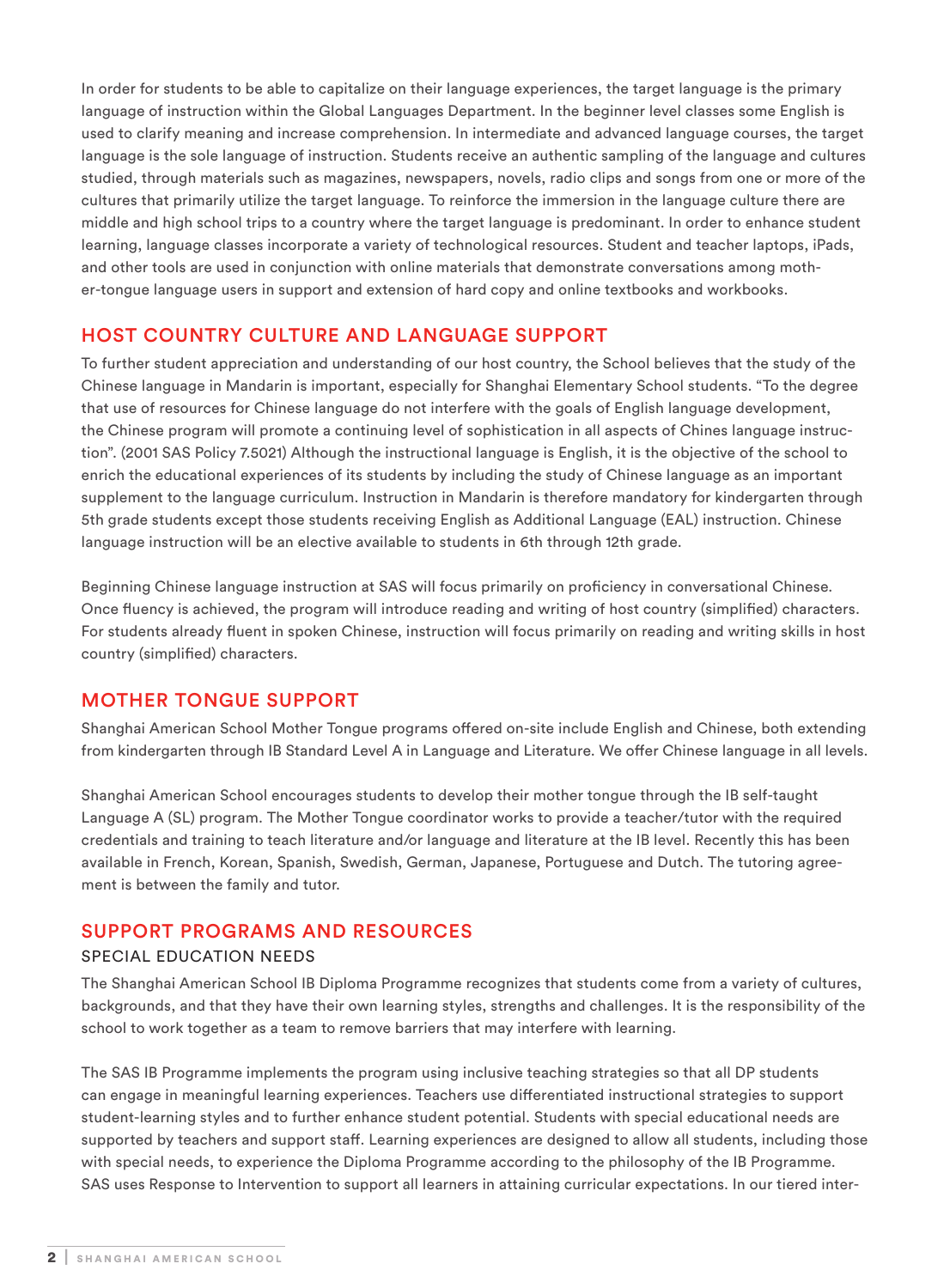vention model, all students are eligible for classroom level accommodations to support high levels of learning. The classroom teacher(s) and school counselor utilize a tiered intervention process to identify students who require additional support beyond the classroom.

Students that are identified with clinical learning needs are provided additional support and accommodations. The Learning Support team will develop a Learning Support Plan (LSP), which is specifically tailored to the unique need of each student.

#### ENGLISH AS AN ADDITIONAL LANGUAGE SUPPORT

Shanghai American School's English as an Additional Language (EAL) program assists students in the development of English skills necessary for academic success. Our EAL program operates in both pull-out and push-in models to support mastery of core content and the development of academic speaking, listening, reading, and writing skills. Students gain English language proficiency and confidence through instruction, activities, and reinforcements that build academic vocabulary, developing traits of writing, improving reading comprehension, and speaking fluency. They are also asked to reflect on their own language learning.

All applicants to SAS whose mother tongue is not English are given an English Language assessment prior to acceptance to SAS to determine their eligibility to be enrolled in our EAL program. We offer EAL support for grades 1 through 10.

Certified EAL teachers provide EAL instruction to those students who are identified as requiring support for strengthening English skills. In order to provide students with the most effective language learning environment, our EAL teachers use a sheltered immersion model that includes scaffolded instruction of core content information, differentiation based on proficiency levels, and other EAL best practices.

EAL students in grades 1 through 8 receive one of two levels of support: "EAL+" (pull out) in which certified EAL teachers provide intensive EAL instruction in small groups during the allocated English Language block, or "EAL" (push in) where certified EAL teachers and mainstream teachers work collaboratively co-planning, developing materials, and co-teaching lessons in the core classroom.

At the high school level, EAL support is offered through our writing centers, operated by certified EAL faculty, as well as blended, English-language rich classes in the Humanities taught by certified EAL faculty.

#### DIGITAL AND MEDIA LITERACY

Contemporary communications require evolving competencies in digital, cultural, and multi-media competencies. Through our 1:1 laptop program, students receive spiraled and increasingly challenging guidance in information retrieval, critical evaluation of information-rich resources, forming and communicating perspectives regarding digital citizenship, and the representation, language, production, and audience considerations of digital storytelling. Digital and media literacy are integrated components across disciplines and contexts of the pre-kindergarten through grade 12 curriculum, supported by dedicated Technology Resource Facilitators.

Authentic language learning, including immersion in host culture language (Mandarin) and required digital and media literacy is enhanced through students' micro-campus experiences.

# REFERENCES

*Shanghai American School Language Policy Shanghai American School, School Special Education Needs Policy IB Handbook of Procedures, 2016 IB Language Policy, 2014 Dallas International School, IB Diploma Program, 2012*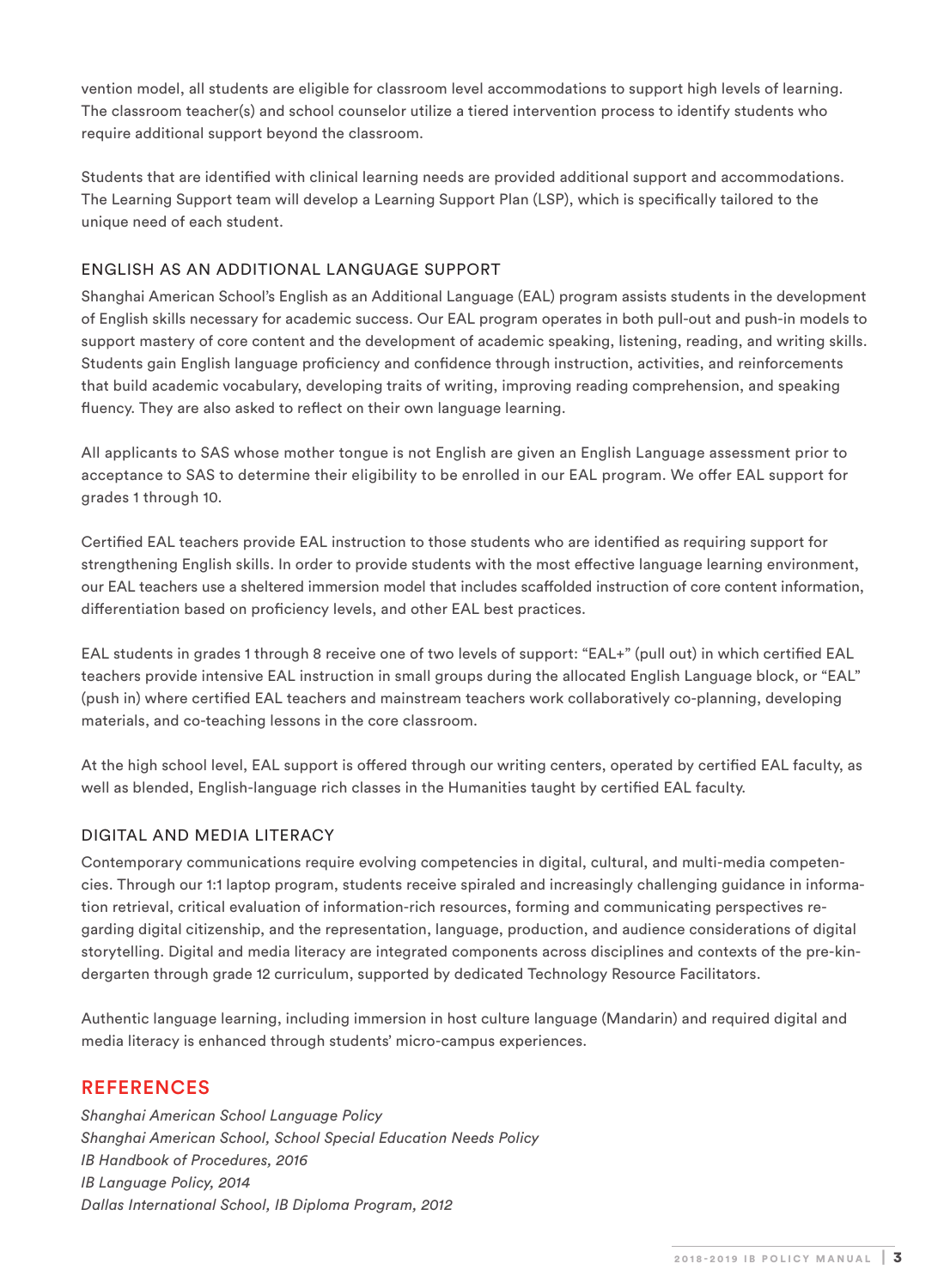# IB SPECIAL EDUCATIONAL NEEDS

The Shanghai American School IB Diploma Programme recognizes that students come from a variety of cultures, backgrounds, and that they have their own learning styles, strengths and challenges. It is the responsibility of the school to work together as a team to remove barriers that may interfere with learning. Barriers to learning can come in many forms including: the learning environment, the approaches to teaching and learning, the physical aspects of the school, the organization of the school, and the way in which individuals within the school interact with each other. It is the job of the Shanghai American School faculty to positively respond to and support each individual's unique needs.

There are students who may have recognized, special educational needs; other students may have special needs that have not yet been diagnosed. Examples of these special needs include:

- Specific learning disabilities (such as dyslexia and dyscalculia)
- Language and communication disorders
- Emotional and behavioral difficulties
- Physical difficulties affecting mobility
- Sensory impairments (such as visual or hearing difficulties)
- Medical conditions (such as asthma, epilepsy, and diabetes)
- Mental health conditions (such as attention deficit hyperactivity disorder, eating disorders, and anxiety)
- Gifted and talented students

The SAS IB Programme implements inclusive teaching strategies so that all Diploma Programme students can engage in meaningful learning experiences. Teachers use differentiated instructional strategies to support student-learning styles and to further enhance student potential. Students with special educational needs are supported by teachers and support staff. Learning experiences are designed to allow all students, including those with special needs, to experience the Diploma Programme according to the philosophy of the IB Programme. Students are not excluded from the program due to special needs.

# SHANGHAI AMERICAN SCHOOL SPECIAL NEEDS POLICY

Shanghai American Board Policy and Procedure outlines the services for students with special needs. The policy states, "Academic support is offered to students in grades 1 – 12. Services will focus on meeting student needs within the context of the classroom. Services include, but may not be limited to: assisting students in content areas, teaching study and organizational skills and providing learning strategies to students having difficulties with reading, writing, and mathematics. Classroom teachers and academic specialists will collaborate so that academic support will be integrated with the appropriate grade level content."

Learning Support services are individualized to meet the unique needs of students with disabilities. Learning Support may include individual or small group instruction, inclusion, resources, self-contained, consulting and specialized contracted outside services such as physical, occupational, and speech therapy and mental health counseling.

# IDENTIFICATION

SAS uses Response to Intervention to support all learners in attaining curricular expectations. In our tiered intervention model, all students are eligible for classroom level accommodations to support high levels of learning. The classroom teacher(s) and school counselor utilize a tiered intervention process identify students who require additional support beyond the classroom.

Once identified, the teaching team will engage in a student support team meeting to determine appropriate school-based services and the development of a Learning Intervention Plan (LIP) to facilitate attainment of the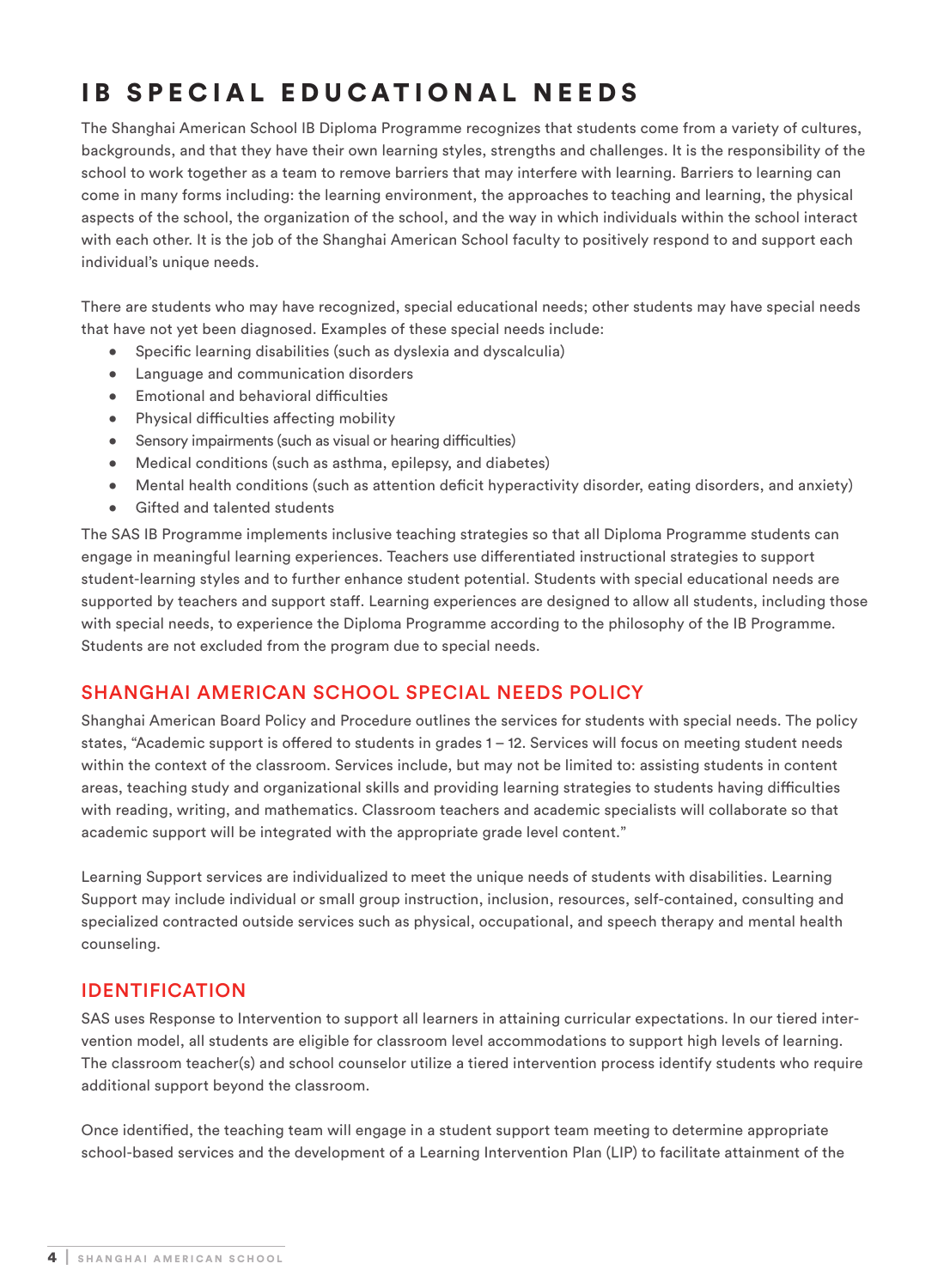learning goals. Students with a LIP are considered to be operating at the second tier of support. If the LIP is not sufficient in meeting the needs of the student, the student may be referred to our school psychologist or outside support service providers for further evaluation. Students that are identified with clinical learning needs are provided additional support and accommodations. The Learning Support team will develop a Learning Support Plan (LSP), which is specifically tailored to the unique need of each student. The ISP then becomes the guide for classroom teachers noting appropriate supports to ensure the student is provided ample and equitable opportunities to succeed.

SAS offers a range of learning support strategies, including but not limited to, classroom accommodations, collaborative planning, enrichment activities, small group instruction, and one-on-one support. Other services can be provided outside the classroom such as pull-out services to meet academic, social or behavioral needs. Students with significant needs may also receive outside therapeutic counseling services.

# INCLUSIVE ASSESSMENT ARRANGEMENTS

"The IB believes that all candidates must be allowed to take their examinations under conditions that are as fair as possible. Where standard examination conditions and assessment procedures would put candidates at a disadvantage and prevent them from being able to demonstrate their skills and knowledge adequately, reasonable forms of access arrangements may be authorized.

Candidates eligible for inclusive assessment arrangements are those with individual needs such as:

- Learning disabilities
- Specific learning difficulties
- Communication and speech difficulties
- Autism spectrum disorders
- Social, emotional and behavior challenges
- Multiple disabilities and/or physical, sensory, medical or mental health issues.

Any reasonable adjustments for a particular candidate pertaining to his or her unique needs will be considered. (Handbook of procedures for the Diploma Programme A7.1, 2016).

It is our responsibility to follow closely the specific requirements and comply with A7.1.2 and A7.1.3 of the Candidates with assessment access requirements document regarding arrangements for examinations. Some arrangements are permitted without authorization (A7.1.2) while other arrangements will require authorization prior to the examination (A7.1.3).

Examples will inclusive accommodations include, but are not limited to:

- Extra time
- Use of a calculator, spell check, or dictionary
- Readers and scribe
- Use of memory supports.

For arrangements requiring authorization, the IB Coordinator will complete and submit the Request for Inclusive Assessment Arrangement document on IBIS at least six months prior to the examination. Medical documentation from the family will be needed along with educational evidence. The IB Coordinator will work with the family to provide assistance in gathering the necessary documentation.

# SPECIAL EDUCATIONAL NEEDS POLICY COMMUNICATION

The SAS IB Diploma Programme Special Educational Needs Policy has been distributed to all Diploma Programme Teachers and has been included in the IB Policy Manual for easy access for the school community. The policy has also been posted on the IB School website for parent and community access.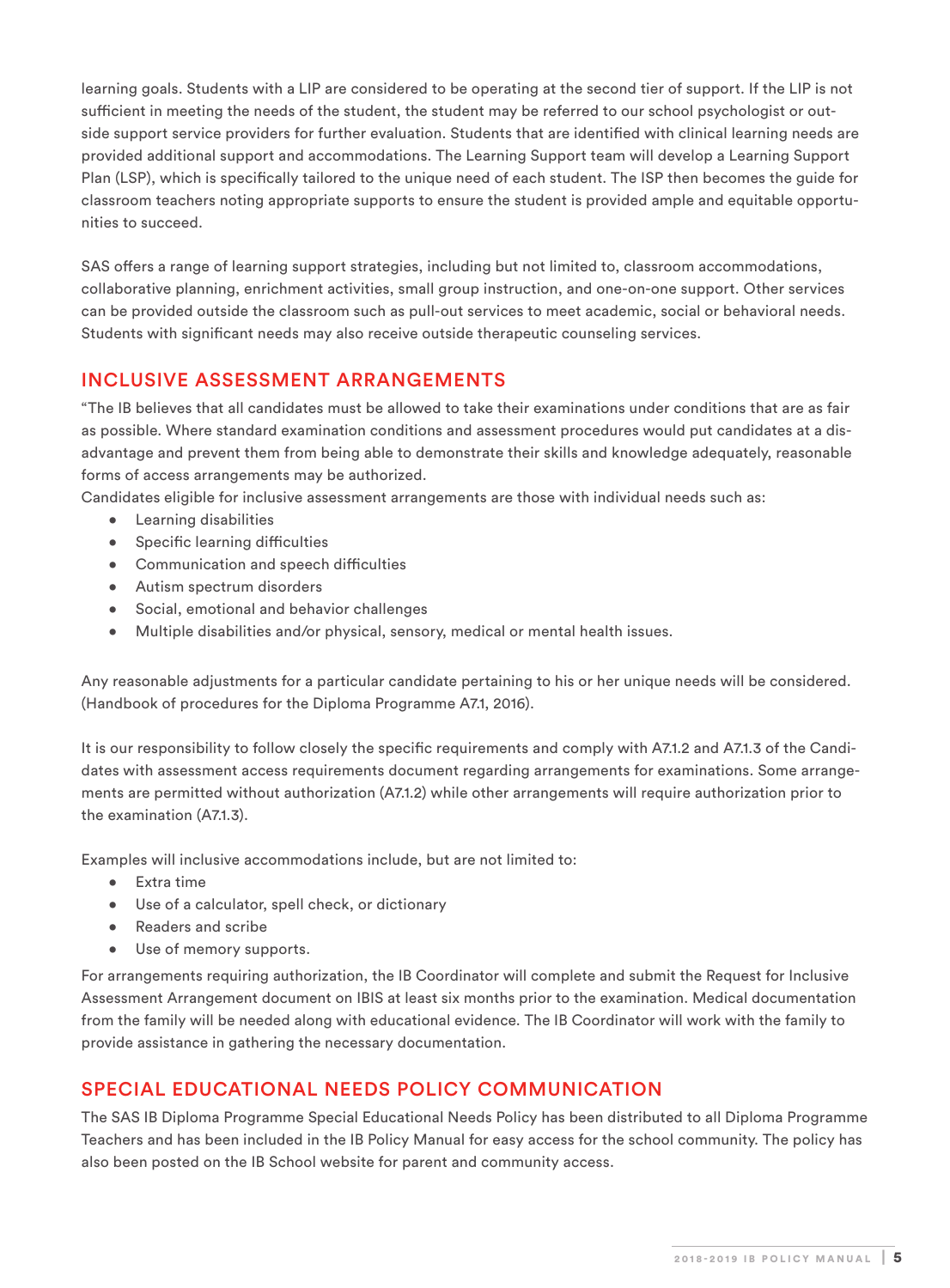# **REFERENCES**

*Shanghai American School Policy IB Handbook of Procedures, 2016 Special Needs Policy – Lee High School, Arlington, Virginia Plester, Jayne. IB and Inclusion: An Update. Presentation-IB World Conference of the Americas 2014*

# SAS IB ASSESSMENT POLICY

# INTRODUCTION

The Assessment Policy at Shanghai American School (SAS) was written in 2011 by the Assessment Task Force, which included parents, board members, faculty and administration. This document provided the Philosophy and Principles of Assessment outlining that assessment is an integral component of the educational process, and that the primary goal of a balanced and consistent assessment program is to support and enhance student learning. (The policy was reviewed in 2017.) At SAS the development, selection, administration, use, and monitoring of assessments are guided by the following principles:

- 1. The primary purpose of assessment is to support, guide, improve, and motivate learning for all students.
- 2. Effective assessment measures the learner's achievement of clearly articulated learning outcomes as outlined in the SAS curriculum.
- 3. Effective assessment is essential to high quality instruction.
- 4. Assessment should be designed to yield accurate information that clearly communicates student achievement.
- 5. Effective assessment recognizes and involves students as the primary users of assessment data.
- 6. Assessment methods should be varied, valid, reliable, and consistent, and yield meaningful results.

The purpose of this policy is to establish ground rules and recommendation for assessment, evaluation, and reporting within the IB program at Shanghai American School.

It is mandatory for all IB teachers to read the IB assessment policy and act accordingly. Individual syllabi and class policies referring to assessment, evaluation, and reporting must reflect the guidelines contained in this document.

# DEFINING ASSESSMENT

At Shanghai American School, the term assessment is defined as a dynamic process of gathering, evaluating, reporting, and utilizing learning feedback. Assessment involves the materials, practices, and procedures used to:

- Design and collect evidence of learning
- Evaluate learning and provide feedback to the learner
- Record, summarize, and determine appropriate level of student achievement
- Report student achievement to various audiences

Evaluation is defined as the act of critiquing a student's performance on an assessment task.

Grading is defined as the act of considering an array of assessment data in order to make a professional judgment about a student's level of achievement and assigning a mark, score, or other communicative representation.

# PURPOSES OF ASSESSMENTS

At Shanghai American School, we believe that assessment is an integral component of the learning process. The primary purpose of a balanced assessment program is to provide valid and accurate information to support, enhance, and communicate student learning. With the aid of sound assessment practice and tools, various stakeholders will respond to assessment data and use it formatively to deepen and improve student learning. The primary responses to assessment data are those made by the student and teacher. Feedback is at the heart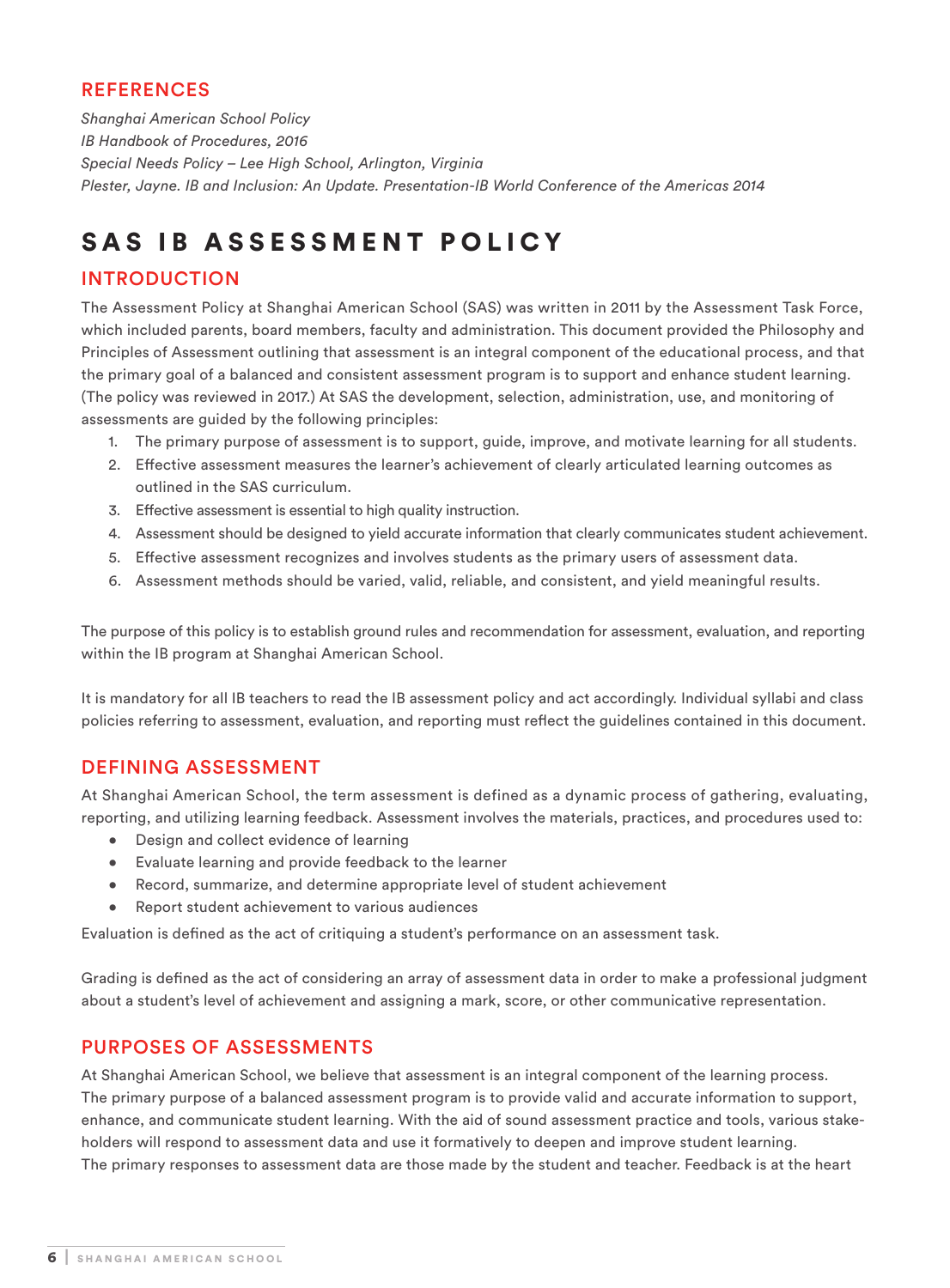of the learning process. However, assessment results and data are also important to other stakeholders within the school community.

#### EFFECTIVE ASSESSMENT

#### ALLOWS STUDENTS TO:

- Demonstrate what they know, understand, or can perform
- Measure their achievement of learning outcomes
- Build motivation, confidence, and self-efficacy
- Self-reflect and self assess to understand their own learning and plan future learning goals
- Demonstrate their learning through a variety of assessment methods that recognize different learning styles

#### ALLOWS TEACHERS TO:

- Evaluate progress of learning and understanding
- Build a profile of the student's learning and understanding
- Summarize learning data as a report of student learning
- Evaluate learning data in order to inform and adapt instruction design
- Evaluate learning data to monitor curriculum and assessment practices
- Use assessment to increase student motivation to learn

#### ALLOWS PARENTS TO:

- Engage as partners in supporting and encouraging the learning process
- Receive accurate information on a student's learning progress
- Obtain accurate information about their child's strengths and areas in need of support
- Use learning progress to assist in planning for their child's future, both immediate and long term (academic programs, enrollment, university, etc.)

#### ALLOWS CURRICULUM LEADERS TO:

- Use data to evaluate the school's curricular, assessment, and instructional program
- Address professional development needs for teachers

#### ALLOWS SCHOOL ADMINISTRATION TO:

- Evaluate data to make admissions placement decisions
- Make informed school programmatic and procedural decisions
- Assess areas of the school's strengths and/or weakness
- Make informed decisions regarding the allocation of funds and resources
- Use student achievement data to assist in the marketing of the school
- Reference baseline assessment data for comparisons to other benchmark schools

#### PROVIDES OTHER SCHOOLS WITH:

- Data necessary for admissions and grade/course placement decisions
- The information to place students appropriately within a learning continuum
- Information for comparison

# ESSENTIAL ASSESSMENT PRACTICES

A balanced and consistent assessment program will be realized through the following practices: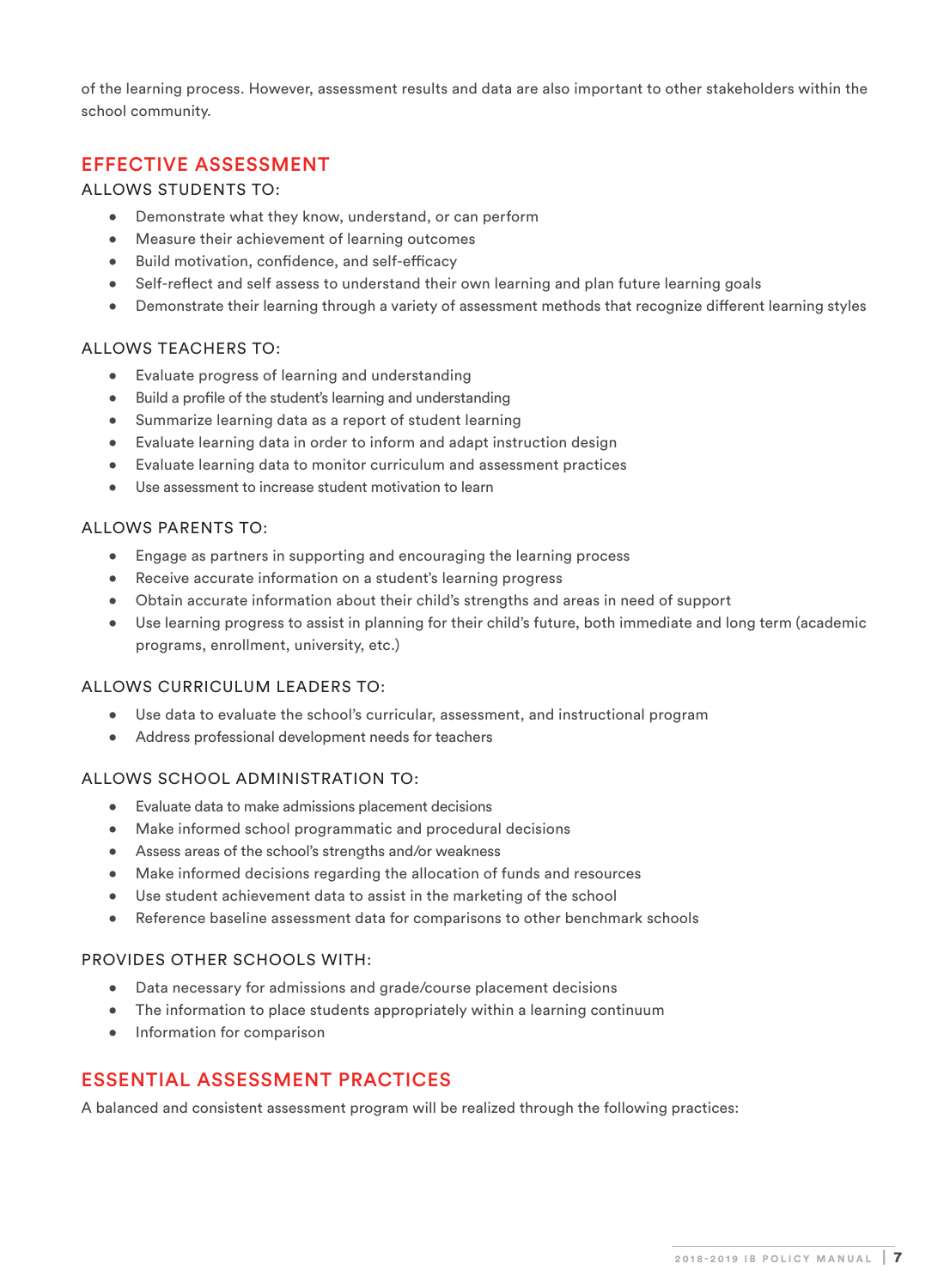#### DESIGNING ASSESSMENT— PLANNING, ORGANIZING, AND COMMUNICATING:

#### Teachers Select or Design:

- Assessment tools that directly measure instructionally relevant learning outcomes as defined by the Shanghai American School curriculum
- Assessment tools that provide the "best" evidence of the standards and learning outcomes being assessed
- Assessment methods that are varied and recognize a variety of learning styles
- Assessment tools that minimize, if not eliminate, sources of bias or distortion that can lead to inaccurate assessment information
- Assessment tools for use during instructional planning and use the results of these formative assessment tools to guide instruction
- Assessment plans that achieve a balance between formative assessment (for learning) and summative assessment (of learning)

#### Teachers Provide Students and Parents:

- A written overview of assessment and grading during the first weeks of the school year, trimester, or semester.
- Clear learning targets, assessment criteria, and methods used for determining grades prior to learning and/or assessment.
- Teams of teachers moderate the results of common assessments.

#### FORMATIVE ASSESSMENT—COLLECTING AND INTERPRETING FEEDBACK:

Formative assessment occurs frequently during the course of a unit, while students are still gaining knowledge and practicing skills.

Formative assessment includes teachers' feedback and guidance from the teacher. Some formative assessment will be quick checks for understanding and others more detailed formative assessment.

For any course with more than one teacher it is a requirement to provide common formative assessments where teachers plan, moderate and use data to inform instruction in order to improve student learning.

#### Teachers Provide Students:

- With multiple and varied opportunities to display their learning
- With frequent, timely, and specific feedback
- With feedback that indicates next steps toward closing the gap between current and desired performance
- With quality feedback that:
	- ¤ clarifies the expectations for good performance
	- ¤ facilitates the development of self-assessment (reflection) in learning
	- ¤ encourages the learners' sense of self-efficacy and beliefs about learning.

Teachers regularly use the results of both formative and summative assessments (internal or external) to inform and guide instructional decisions.

#### Summative Assessment:

Summative assessment occurs at the conclusion of a period of learning and is preceded by instruction, student practice, and formative feedback. It is aligned with SAS's standards and benchmarks and IB assessment criteria. For any course with more than one teacher it is a requirement to provide common summative assessments where teachers plan, moderate, and use data to inform instruction in order to improve student learning.

In summarizing assessment data to determine a final grade, teachers consider the most recent and most consistent level of student learning and achievement of standards or benchmarks/IB assessment criteria.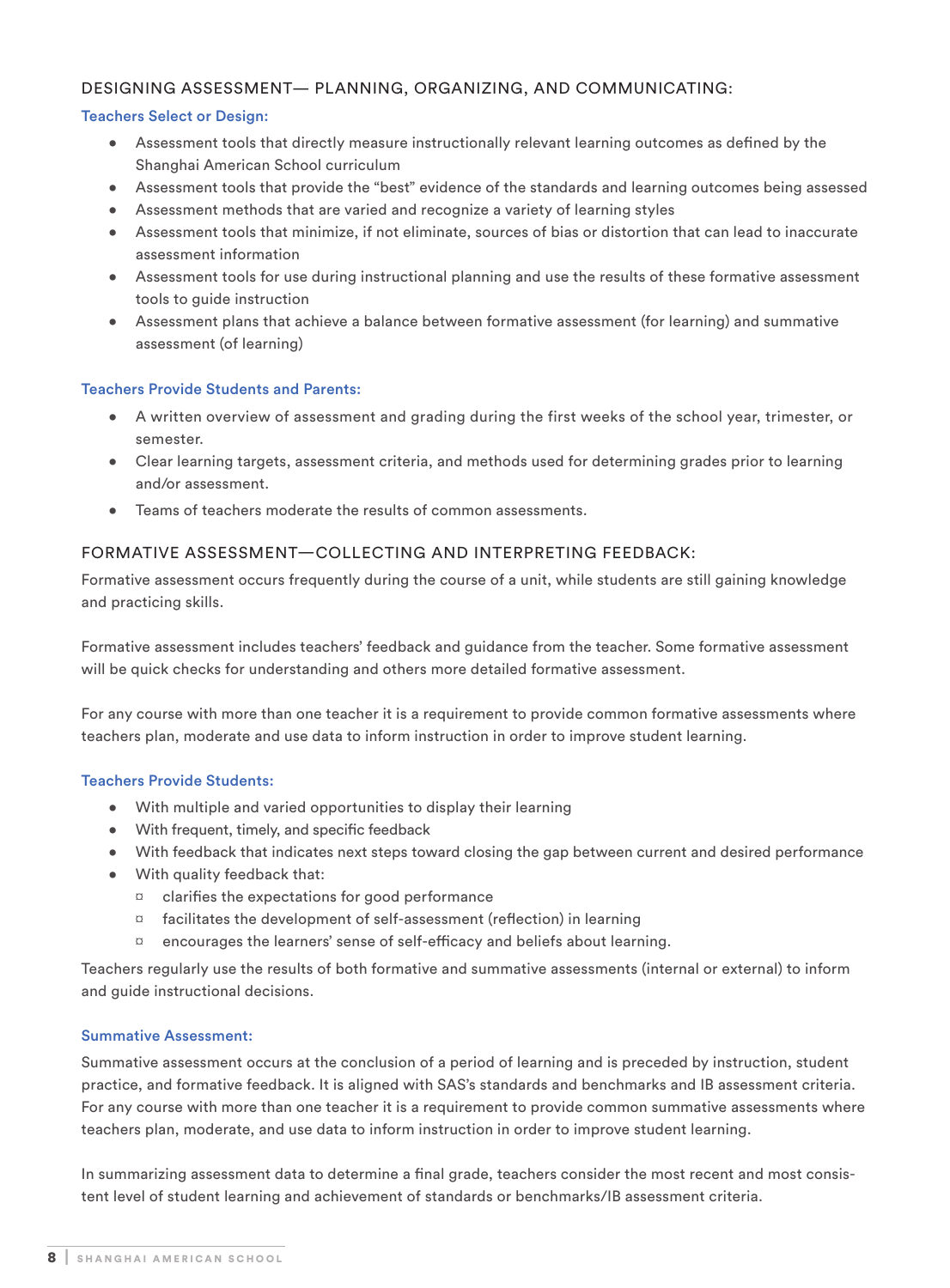Non-academic factors such as behaviors and attitude are not included in the final academic achievement grade but are reported separately on an Individual Learner Profile report.

#### Grading and Reporting Essential Practices:

The purpose of evaluation and reporting is to improve student learning. Evaluation refers to the process of judging the quality of student learning, assigning a value to represent that quality, and summarize student's achievement to communicate to parents, other teachers, administrators, students and university or colleges. Although each teacher evaluates students independently, SAS demands that teachers moderate student assessment. For students with special needs and English language learners who may required accommodations, evaluation will be adapted to their need.

At Shanghai American School, the following methods of reporting student learning are used:

- Parent-teacher conferences
- Online transparent grades throughout a semester (Schoology Gradebook)
- Progress reports
- Final semester reports (twice a year)
- Student portfolios
- Email correspondence
- Phone calls
- Parent coffees
- College transcripts
- **Letters of reference**
- Newsletters/blogs
- SAS Annual Report

In determining a student's final academic grade, teachers may use professional judgment based on all evidence collected during the semester, including formative assessments, class performance, etc.

Calculation of the mean may not be the most accurate reflection of learning; teachers are encouraged to use their evidence based, professional judgment. Teachers should consider the most recent and consistent evidence of learning when using their pr fessional judgment to determine a student's grade.

#### SAS IB ASSESSMENT POLICY

Internally assessed IB work is graded and moderated by faculty. These include oral presentations, commentaries, investigations, and performances. All SAS teachers who teach an IB course receive IB training and specific training on how to use the IB criteria and assessment markbands. Internally assessed IB work is then moderated by the IB to assure reliability.

Teachers oversee IB external assessment as students produce the work, but external examiners, selected by the IB outside of the school, assess it. These include, for example, Group 1 and 2 written tasks, extended essays, and Theory of Knowledge essays.

The May examinations, for Year 2 IB students, are externally assessed and form the greatest portion of the assessment score for most subjects, other than those in Group 6.

# IB GRADING SYSTEM AND SAS GRADING SYSTEM

The IB grading scale in secondary education is different from the U.S. method because it ranges from 1-7 whereas the American system grades students on a percentage scale.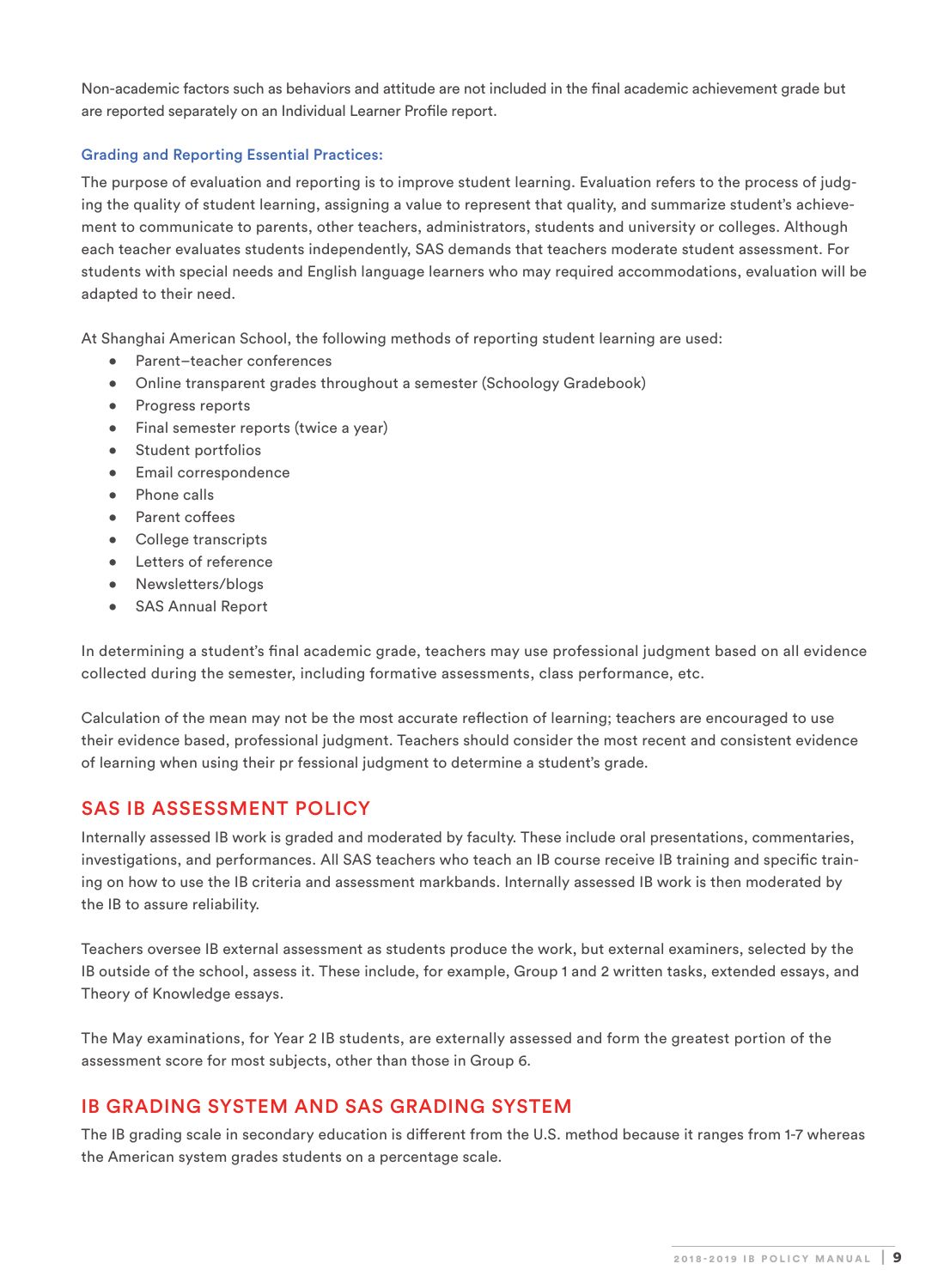Students in IB classes are assessed, and given feedback, using IB subject-specific criteria and assessment objectives. Grade boundaries from previous IB Subject Reports, along with IB grade descriptors, assist teachers in determining the overall 1-7 grade. This is then converted into an SAS percentage and letter grade, according to the following table. Teachers provide students with the IB mark and 1-7 grade earned on assessed tasks, along with the SAS percentage.

| <b>IB GRADE</b> | <b>SAS GRADE</b> | <b>SAS PERCENTAGE</b> |
|-----------------|------------------|-----------------------|
| $\overline{7}$  | A                | $95 - 100$            |
| 6               | A                | $92.5 - 94.99$        |
| 6               | A-               | $89.5 - 92.49$        |
| 5               | B+               | $86.5 - 89.49$        |
| 4               | B                | $82.5 - 86.49$        |
| 4               | B-               | $79.5 - 82.49$        |
| 3               | $C+$             | $76.5 - 79.49$        |
| 3               | C                | $72.5 - 76.49$        |
| 3               | $C-$             | $69.5 - 72.49$        |
| 2               | D+               | $66.5 - 69.49$        |
| $\overline{2}$  | D                | $62.5 - 66.49$        |
| 1               | D-               | $59.5 - 62.49$        |
| 1               | F                | $<$ 59.49             |

SAS uses Schoology as our learning management platform and all grades are recorded in the Schoology grade book. The Schoology grade book allows students real time access to their assessment data. Teachers make IB Predicted Grades at four designated points in the course. A predicted grade is the professional judgment of the teacher and is based on the evidence of the student's work and the teacher's knowledge of IB standards. Predicted grades help students to reflect, seek feedback and set goals. They may also be used as part of the university admissions process. The final predicted grades are submitted to IB for statistical purposes.

# EARNING THE IB DIPLOMA

Each of six subjects is graded on a scale of 1 to 7 points. A student who scores a minimum of 24 points on 3 Higher Level (HL) and 3 Standard Level (SL) (or 4 HL and 2 SL) subjects, is awarded the IB Diploma provided following conditions have been met:

- There is no "N" awarded for TOK, the EE or for a contributing subject.
- There is no grade E awarded for TOK and/or the EE.
- CAS requirements have been met.
- There is no grade 1 awarded in a subject/level.
- There are no more than two grade 2s awarded (HL or SL).
- There are no more than three grade 3s or below awarded (HL or SL).
- The candidate has gained 12 points or more on HL subjects. (For candidates who register for four HL subjects, the three highest grades count.)
- The candidate has gained 9 points or more on SL subjects. (Candidates who register for two SL subjects must gain at least 5 points at SL.)
- The candidate has not received a penalty for academic misconduct from the final award committee.

Excellent performance in the six subject areas results in a grade 7 for each, or a total of 42 points. The maximum diploma point score is 45. Theory of Knowledge and the Extended Essay contribute to the overall score, which awards up to 3 bonus points based on the candidate's combined performance.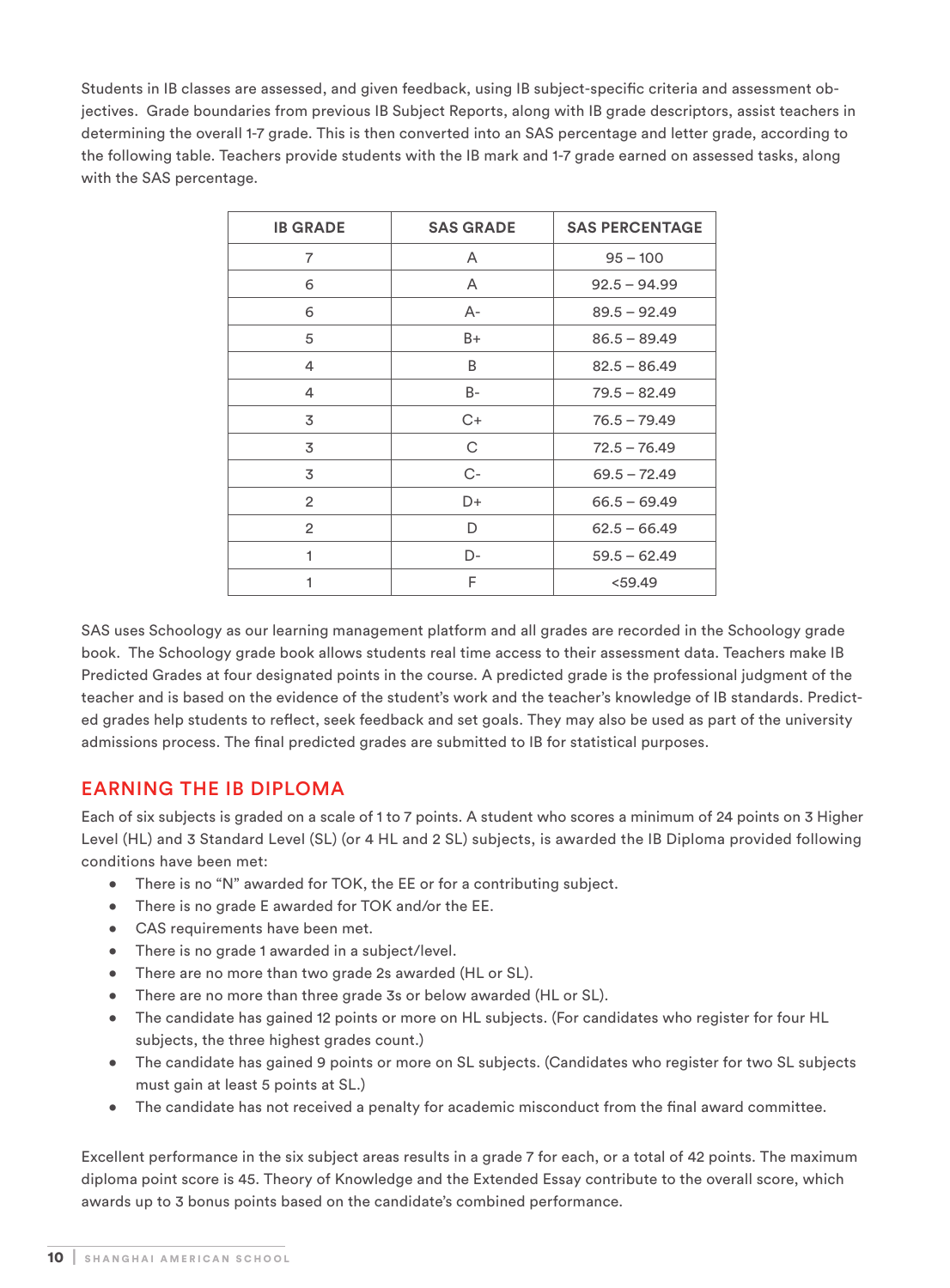Those students who do not satisfy the entire set of requirements for an IB Diploma are awarded a certificate for individual IB courses completed.

# IB LEARNING AT SAS

The IB Diploma Programme provides students with multiple methods and opportunities to show their achievement of the subject area objectives. This effective approach is found within the IB subject area courses where teachers create their own assessments to measure students' progress in addition to those required by IB.

SAS believes that students are ultimately responsible for their own learning. They meet this responsibility by working diligently to complete assignments on time and in an ethical and appropriate manner. Students are expected to monitor their progress in their classes, to inquire about ways to improve if necessary, and to prepare well for all forms of assessment. Students are responsible for being aware of the goals and standards of their coursework and for asking for clarification when needed. In addition to the stated objectives of each class, students are expected to set goals for their personal growth as life-long learners, to reflect on progress in meeting these goals, and to assess their achievement of them.

At SAS, teachers are responsible for facilitating student learning. They meet this responsibility by working diligently to understand intimately their subject matter and the standards of achievement for the courses they teach. They are expected to communicate clearly with students and parents what goals need to be accomplished in their subject areas and are responsible for providing precise instructions where assignments are concerned, guidance when needed, and timely feedback to aid improvement. Teachers are expected to analyze assessment data to determine strengths, deficiencies, and student needs. In this vein, teachers also use assessment to evaluate the effectiveness of their own instruction, reflecting on their own practices to improve where needed.

At SAS the coordinator and administration are responsible for supporting teachers and students in their efforts to meet the goals in their coursework. They meet this responsibility by providing the necessary training for teachers to become knowledgeable of the needs for their subject areas. The coordinator is responsible for providing student data in a timely manner and for providing opportunities to analyze and reflect upon that data. The coordinator provides time for teachers to reflect on their practices and plan individually and collaboratively to enhance instruction. The coordinator and administration provide training on data interpretation and use as well as using multiple assessment strategies. They work together to analyze student performance, to set achievement goals for the school, and to plan goals for the future. The coordinator and administration are committed to providing the necessary materials and tools to best achieve the goals of the IB Diploma Program at Shanghai American School.

#### REFERENCES

*Shanghai American School Assessment Policy, 2017 IB Diploma Programme Assessment Procedures, 2018 IB Diploma Programme: From principles into Practice, 2015*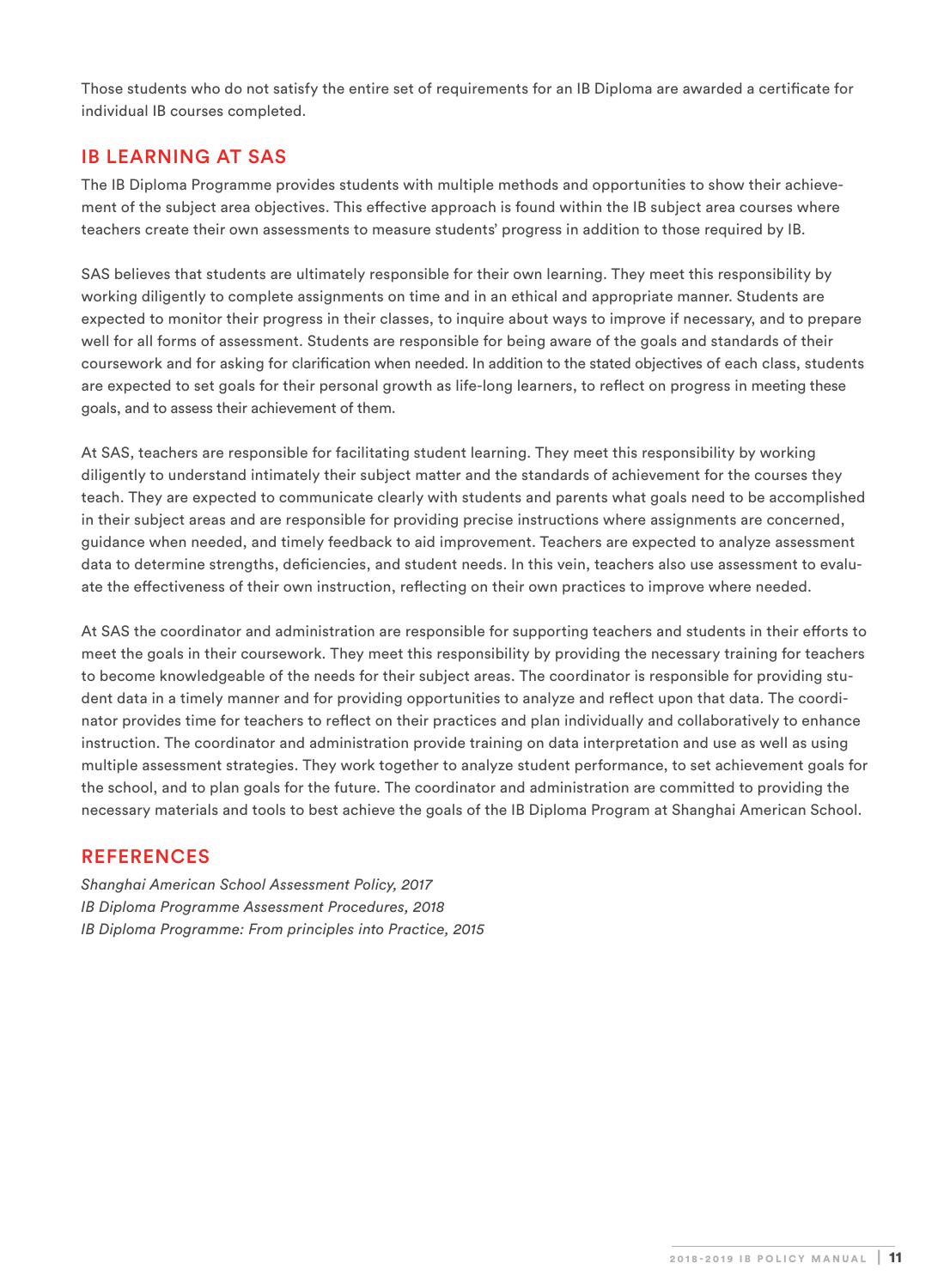# IB ACADEMIC HONESTY POLICY

# INTRODUCTION

"International Baccalaureate (IB) programme encourages students to inquire and to think critically and creatively; students are then asked to give shape to their thinking through oral discussion or presentations, through visual representations and displays, and in multiple forms of writing. However, we live in an age in which we are all flooded by information and opinions. How can we help students navigate these waters so that they are able to confidently talk or write about what they are learning, making visible and explicit how they have constructed their ideas and what views they have followed or rejected? This is essentially what academic honesty is: making knowledge, understanding and thinking transparent.

Such transparency needs to be taught and supported throughout a child's education. In order to fully master the technical aspects of academic honesty, such as accurately citing and referencing, students need to understand how knowledge is constructed and, consequently, their own role in furthering knowledge construction and building understanding. The technical skills are essential but the understanding of the concepts and values behind them comes first.

A safe and encouraging learning environment in which students can explore ideas and make visible the development of their own thinking will support academically honest behaviors and help to instill the values and principles that lie behind such behaviors. The attributes of the learner profile are important in nurturing such an environment. This guide will support schools, teachers and parents in providing such a learning environment and in helping students of all ages be academically honest in all their studies." (Academic Honesty in the IB Educational Context, 2014)

# ACADEMIC HONESTY DEFINITION

Academic honesty, trust, and ethical behavior are the foundation of any school com-munity and academic institution. Dishonest behavior erodes this foundation and is therefore the concern of all stakeholders at SAS. It is an ethical issue that impacts the school's mission, goals, reputation, and relationships. Personal honesty is a behavioral expectation of all students.

Honesty and integrity form the cornerstone of the International Baccalaureate programme at Shanghai American School and are central to the high standards by which all SAS students should live by. We believe that every student has the right to pursue an education free from the ills caused by any form of intellectual dishonesty.

At Shanghai American School, we strive to nurture a culture of integrity and personal character. Thus, there are severe consequences for academic dishonesty. Academic dishonesty includes cheating, lying, stealing, plagiarism, unauthorized collaboration, fabrication of information, skipping class on the day of an assessment, the alteration of grades, and the forgery of signatures. Any allegation of academic dishonesty will be investigated thoroughly and appropriate disciplinary measures will be taken.

#### BEHAVIORS DEFINED AS CHEATING (Not limited to):

- Giving or receiving information, looking on someone else's paper, or allowing someone else to see one's paper during an exam, test, or quiz
- Unauthorized receipt or distribution of exam, test or quiz contents, materials, or answer key
- Use of unauthorized resources such as notes during an exam
- Taking an exam, producing a project, paper or assignment for another student or asking someone to take an exam or produce a project, paper or assignment in the student's place
- Copying work assigned to be done independently or letting others copy one's work.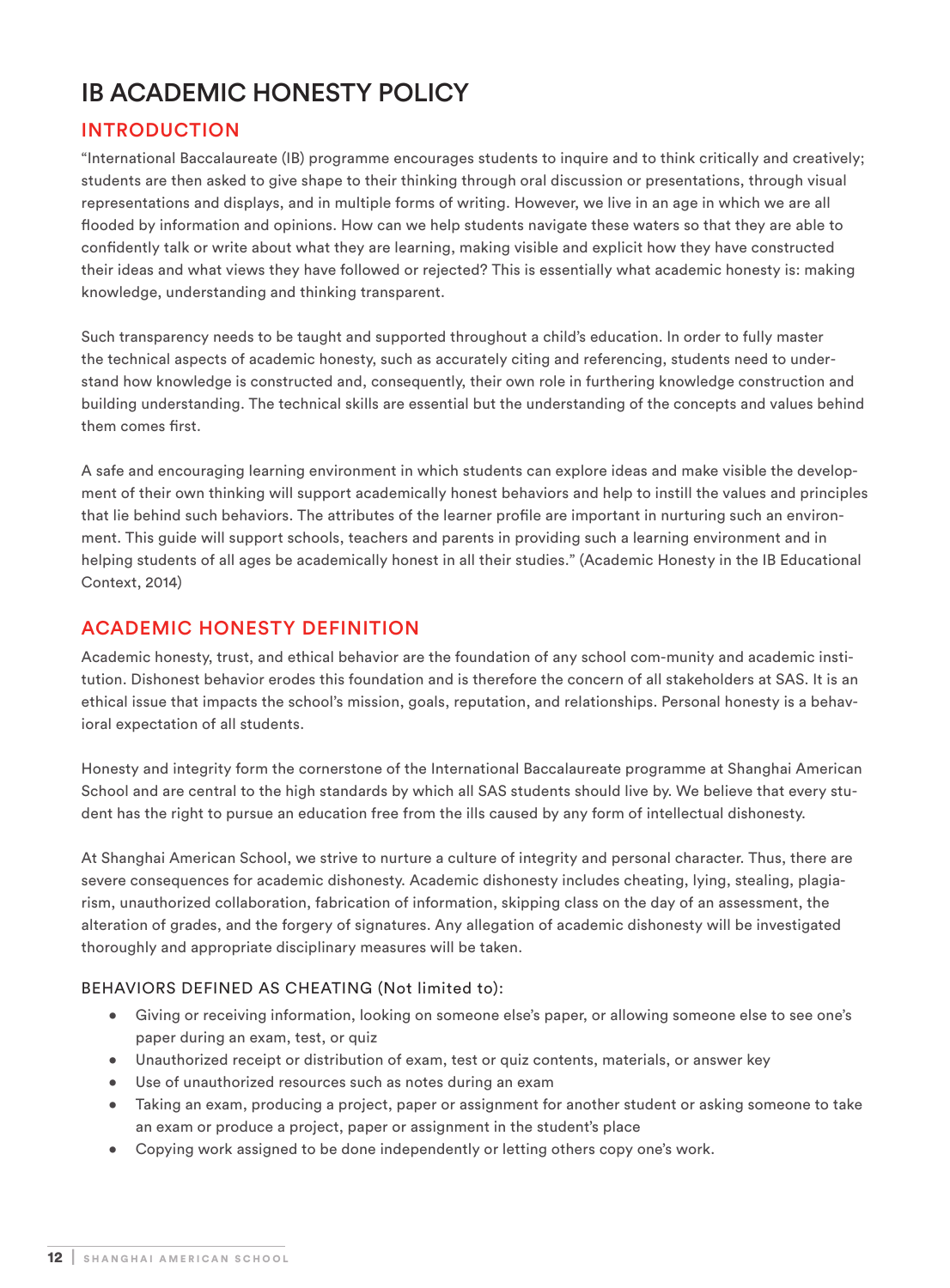#### BEHAVIORS DEFINED AS PLAGIARISM:

Any misrepresentation of another's work as one's own including copying of sentences, phrases, images, entire essays, passages from an undocumented source, musical scores, art, photographs, and other similar works. Using an author's argument or point of view and representing them as one's own. If in doubt, acknowledge the source.

Parents and tutors may be consulted as resources, but they are not to complete assignments for students. It is appropriate for parents and tutors to help students by asking questions to clarify a student's thoughts or by discussing concepts and ideas related to an assignment. Assistance beyond this level can result in plagiarism or cheating.

### CONSEQUENCES FOR ACADEMIC DISHONESTY:

Shanghai American School provides swift and immediate consequences for any violations of academic honesty. The school differentiates the consequences between SAS assessments and IB assessments that contribute to a final IB mark.

For SAS Assessments, the school applies locally adopted consequences as outlined below:

- First Offense: Letter home to parents, one after school detention and the student will be required to complete an alternative assessment.
- Second Offense: Letter home to parents and a one-day suspension from school. Parents will need to meet with the Vice Principal prior to the student's reentry to school. The student will be required to complete an alternative assessment.
- Please note that if universities or colleges ask SAS for information regarding suspensions or other disciplinary actions, SAS will inform the inquiring institution(s) of the violation. The student may also be suspended or removed from elected or appointed leadership positions (NHS, Student Council, etc.) for the current school year.
- Additional Offenses: The student may face expulsion from school.

On IB assessment contributing to a final IB Mark, the school has adopted the IB sanctions as outlined below:

- If the amount of plagiarism is negligible, zero marks will be awarded for the assessment component, but a grade will still be awarded for the subject.
- If a candidate is found to have plagiarized all or part of any assignment then no grade will be awarded for the subject. This automatically means that no Diploma can be awarded.
- Transgressions during an examination will result in no grade being awarded for the specific subject involved.
- If a candidate falsifies a CAS record, no Diploma will be issued until 12 months after the examination session have passed. The CAS record will need to be correctly completed.

# ACADEMIC HONESTY EDUCATION

At Shanghai American School we take pride in educating our students on the importance of academic honesty and integrity. We employ multiple layers of reinforcements for our students starting in elementary school through to the Diploma Programme. We believe that all teachers should model the principle of academic honesty.

The SAS academic honesty education program aims to:

- Explain to students that they have a central role in ensuring that their work is always academically honest.
- To see academic honesty as a larger set of values and skills that promote lifelong learning
- Engage with other students, teachers, and Librarians to promote academic honesty
- Encourage good academic practice and a school philosophy that fosters academic honesty

To support the education of our IB Diploma Programme students, SAS has designed an 'IB Core' class that is mandatory for all IB Diploma year one students. The class provides an overview to students about the following topics to support students in maintaining academic honesty:

- Academic honesty overview
- What constitutes 'malpractice'
- Proper research skills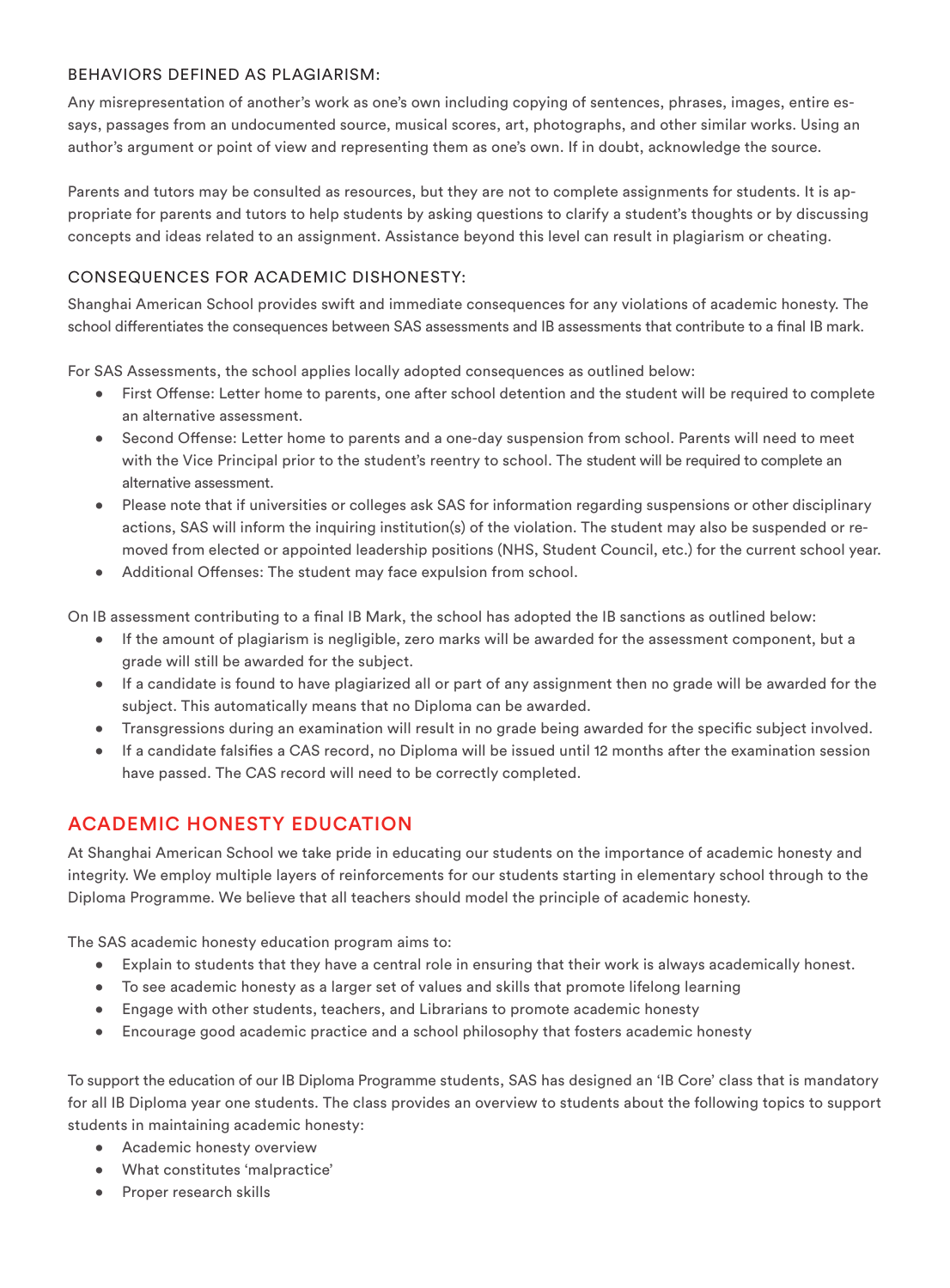- Time management
- Finding reliable sources
- How to properly site sources
- How to use Turnitin.com
- What constitutes collusion, plagiarism and duplication of work

#### ROLES AND RESPONSIBILITIES

In order to maintain a learning environment that honors the intention of the IB and also promotes academic honesty we have asked each stakeholder to accept his or her role in building a culture of integrity.

#### IB Diploma Programme Coordinator:

- Educate students about the academic honesty and support the acquisition of skills in the IB Core course
- Ensure that all faculty are informed of the IB Policy Manual including the specifics related to academic honesty
- Educate parents about the IB Policy Manual including academic honesty
- Provide support and intervention for students who may violate the academic honesty policy
- Report any violations of the academic policy on IB assessments to the IB

#### Librarian:

- Provide support for research and information literacy skills.
- Support teachers in implementing the research skills curriculum.
- Support students in curating materials and databases.
- Reinforce the IB academic honesty expectations.
- Support proper reference and citation practices
- Maintain the turnit.com service and provide training for students and teachers.

#### Student:

- Submit original work that is their intellectual property
- Acknowledge the work and ideas of others through proper reference and citations
- Validate your work through submission to Turnitin.com
- Manage time well and meet internal assessment deadlines
- Support your classmates by reinforcing academic honesty within your cohort
- If suspected of an academic honesty violation, provide support and evidence of your works originality.

#### Parents:

- Reinforce academic honesty at home by engaging your students in conversations about their work
- Monitor the activities of supplemental education service providers contracted to support your child to ensure they are engaging ethically and in line with the IB Academic Honesty Policy.

#### Teachers:

- Clearly explain academic honesty and educate students about the specific details regarding academic honesty in the discipline
- Provide regular feedback to students regarding their work and to ensure you are familiar with the quality of their original work
- Structure assignments in a manner that promotes integrity and work originality
- Be vigilant about providing original assessment tasks, monitoring student work on assessments, and also monitoring the conditions under which assessments are administered
- Utilize turnitin.com on written tasks as both a deterrent and originality check for students
- Report any suspected violations of academic honesty to the administration immediately.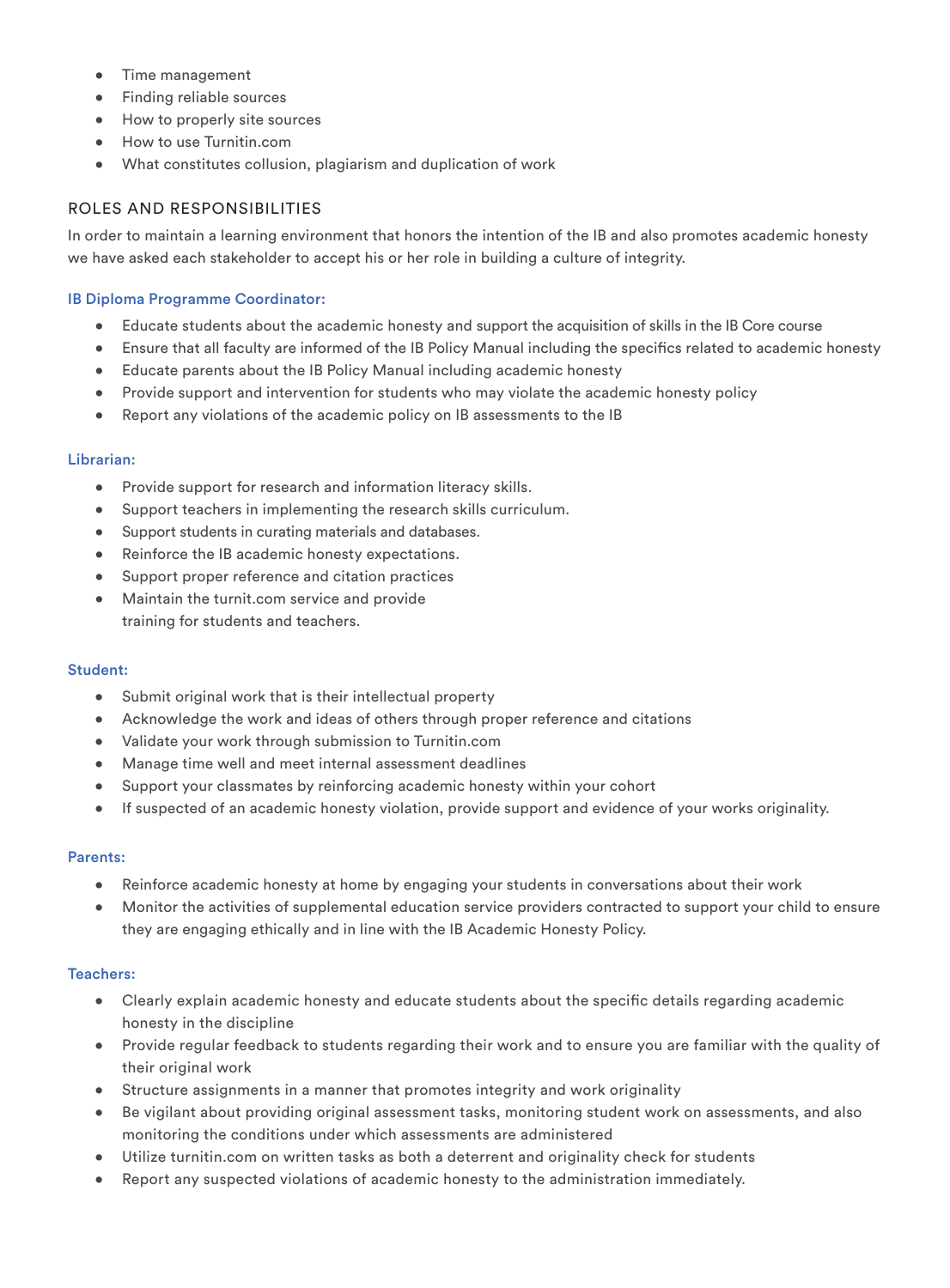#### Administration:

- Ensure that all members of the community are familiar with the IB Policy Manual including the academic honesty policy
- Supervise teachers and ensure that students are informed about academic honesty and that teachers are engaging in classroom practices that promote honesty and work originality
- Provide swift and immediate response in the event the academic honesty policy is violated
- Ensure the integrity of the IB Diploma Programme in all matters of policy including the academic honesty policy.

"Academic honesty must be seen as a set of values and skills that promote personal integrity and good practice in teaching, learning and assessment. The IB recognizes that academic honesty is influenced and shaped by a variety of factors including peer pressure, culture, parental expectations, role modeling and taught skills." [Diploma Programme: Academic Honesty, (July 2011) p2]

## REFERENCES

*Shanghai American School, Academic Honesty Policy IB Handbook of Procedures, 2016 Academic Honesty in the IB Educational Context, 2014*